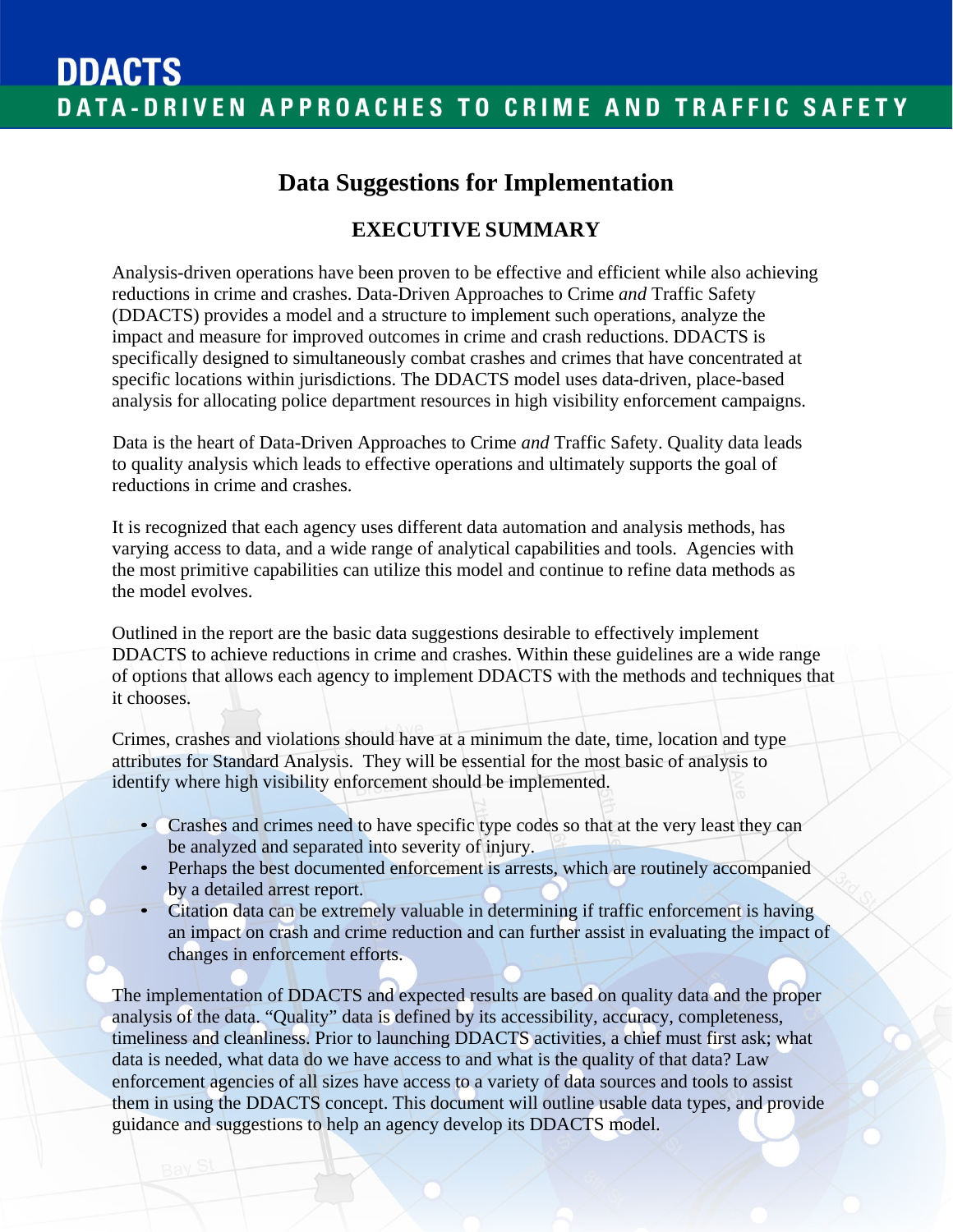### **Data Suggestions for Implementation**

Analysis-driven operations have been proven to be effective and efficient while also achieving reductions in crime and crashes. Data-Driven Approaches to Crime *and* Traffic Safety (DDACTS) provides a model and a structure to implement such operations, analyze the impact and measure for improved outcomes in crime and crash reductions. DDACTS is specifically designed to simultaneously combat crashes and crimes that have concentrated at specific locations within jurisdictions. This model uses data-driven, place-based analysis for allocating police department resources in high visibility enforcement campaigns.

Data is the essential ingredient for implementing the DDACTS model. Without data, the model can be of no use. Data is essential not only to identify sites for high visibility enforcement but also to evaluate success of the enforcement and adjust as necessary for greater impact. Based upon surveys of Law Enforcement Agencies on their use of data and analysis, there are three general types of readiness with regard to an agency's analytical capabilities. These levels of automation, data collection/production capabilities, and analysis activities allow for starting points on what an agency might do to implement the DDACTS model.

The implementation of DDACTS and expected results are based on "quality" data and the proper analysis and use of it. "Quality" data is defined by its accessibility, accuracy, completeness, timeliness and cleanliness. Prior to launching DDACTS activities, a chief must first ask; what data is needed, what data do we have access to and what is the quality of that data? Law enforcement agencies of all sizes have access to a variety of data sources and tools to assist them in using the DDACTS concept. This document will outline usable data types, and provide guidance and direction to help an agency develop its DDACTS model. A review of the agency's current data collection and analysis systems, as well as dedication of trained and/or trainable personnel, is a good start to identify the agency's specific capabilities and needs.

#### **Agency Data and Analytical Tiers:**

As stated earlier, law enforcement agencies generally fall into three categories of analytical capabilities. These categories will guide an agency to identify where it is with regard to implementing DDACTS. By acknowledging where an agency is at the start of the process, it can then be determined what is needed to move toward more advanced analysis.

#### **Analytical capabilities:**

#### **1. None: No automation, data, or analysis capabilities:**

There may be a significant number of agencies in this tier, but that will most likely be because lack of access to data makes it appear that there is no data and therefore no data to analyze. If a department has a CAD (computer aided dispatch) system, it has data and needs only to build access to that data and an efficient way to add critical data details. If there is no CAD system and then, likely, no automation, then the data will have to be entered from hard copy reports. The data can be managed and analyzed through the use common software applications such as Microsoft Access and Excel.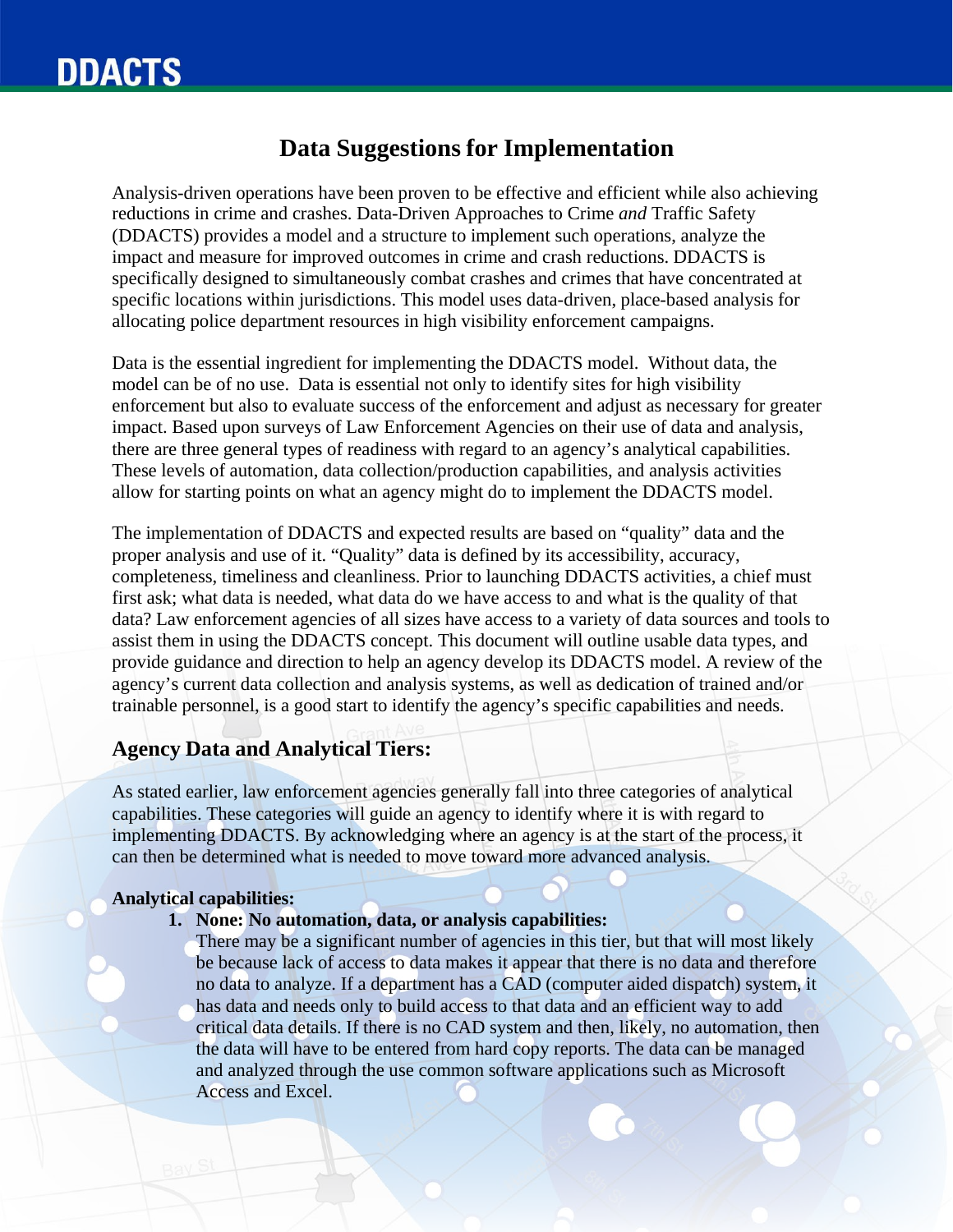**2. Standard: Some automation, limited data access, and ready for basic analysis:**

Most agencies will fall into this category. These agencies will have a CAD and a records management system (RMS), and they may or may not have existing data access. Even without automated access to the data, these agencies may already have in place a database of crime, crash and enforcement data and may already have personnel committed to the task.

**3. Advanced: Full automation, full data access, with ongoing advanced analysis:**  There will be many DDACTS departments that fall into this category. These agencies will have all of the structural components in place and may well have been doing some level analysis-driven operations in response to both crimes and crashes. Within this tier however, there may be agencies that are only analyzing crime and perhaps not crashes and/or enforcement. There may also be some state or county agencies that are analyzing only crashes and not crime or enforcement. For these agencies, DDACTS will provide a new structure and strategy for achieving greater impact and efficiency.

It is recognized that each agency uses different data automation and analysis methods, has varying access to data, and a wide range of analytical capabilities and tools. Outlined below are the basic data requirements desirable to effectively implement DDACTS and achieve the goal of reductions in crime and crashes. Within these guidelines are a wide range of options that allows each agency to implement DDACTS with the methods and techniques that it chooses.

#### **Data Requirements:**

#### **Attribute Data**

There are aspects about crime and crash incidents that should be recorded to appropriately identify sites for high visibility enforcement and to properly evaluate the impact. These data elements can also eventually lead to insight into the relationships between why crimes and crashes occur in the same places. At most agencies, this basic data will be available from within the CAD system for crime, crash and enforcement activity.

Crimes, crashes and violations should have at least the following attributes for Standard Analysis. These will be essential for the most basic of analysis to identify where high visibility enforcement should be implemented.

| $1.$ Date:   | Date that crime, crash and/or enforcement occurred. (CAD)             |
|--------------|-----------------------------------------------------------------------|
| 2. Time:     | Time that crime, crash and/or enforcement occurred (CAD)              |
| 3. Location: | Address that crime, crash and/or enforcement took place (CAD)         |
| 4. Type:     | Type of crime, type of crash and/or type of enforcement (RMS)         |
|              |                                                                       |
| DATE:        | The data needs to be the date that the incident, crash or enforcement |
|              | occurred and NOT the date when the incident crash or enforcement      |

occurred, and NOT the date when the incident, crash or enforcement was reported and NOT the date when the report was entered into the CAD, RMS and/or database. The appropriate date, entered in a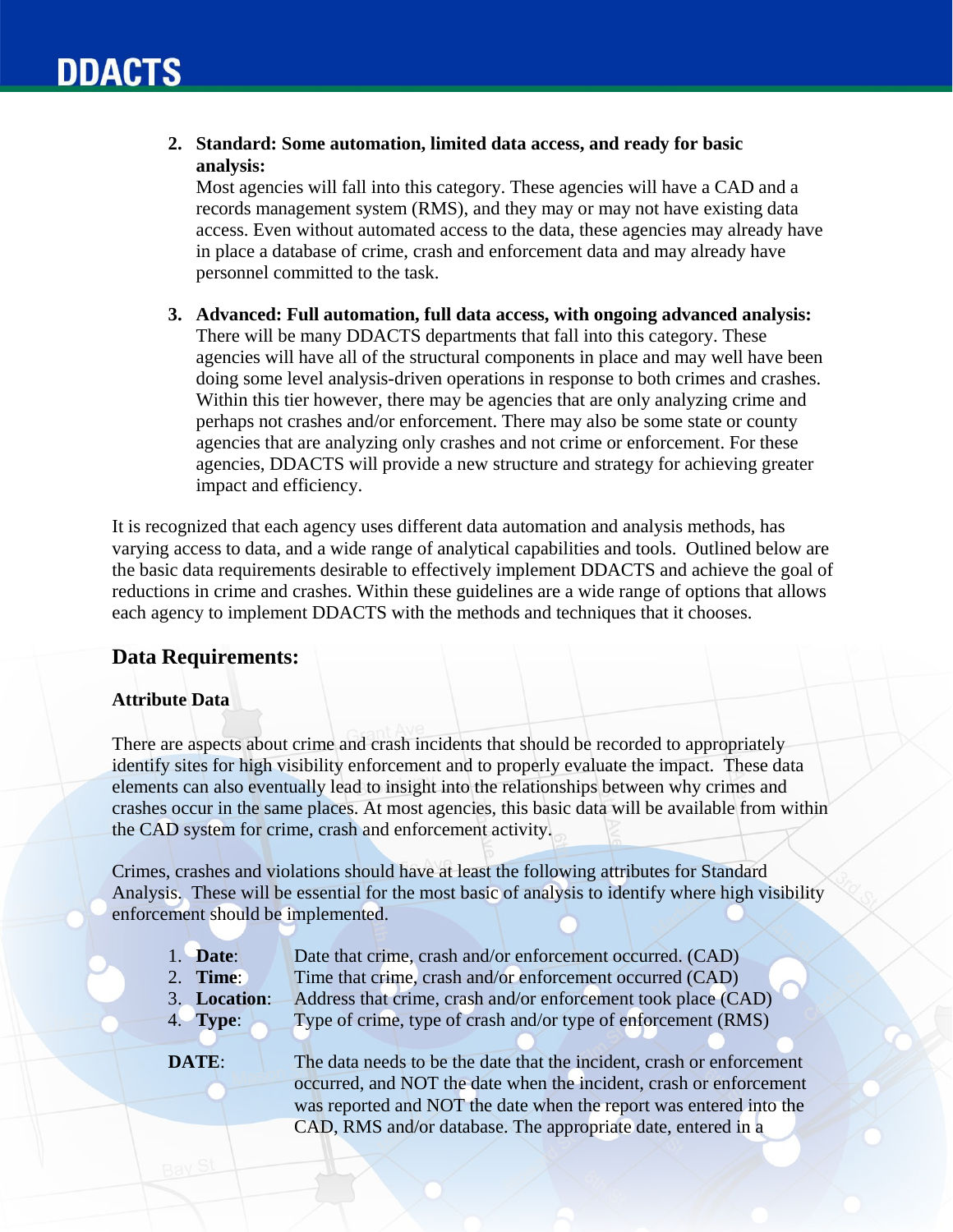date/time data format will then be able to be converted into day of week, week of year, month, quarter and/or year without any further data entry or calculations.

**TIME:** The data needs to be the time that the incident, crash or enforcement occurred, and NOT the time when the incident, crash or enforcement was reported and NOT the time when the report was entered into the CAD, RMS and/or database. The appropriate time, entered in a date/time data format will then be able to be converted into hour of day, shift, period and/or other blocks of time without any other data entry or calculations.

**LOCATION**: Location is perhaps the most important data element in any DDACTS operation. Intuition may serve to fill in other data gaps but the locations MUST be as accurate as possible. Intersections should only be used as the location IF the crash happened in or at the intersection. A street number should be used for all urban, non-intersection locations. For outside crimes not tied to any specific residence or business, the closest street number is appropriate. For incidents related to a specific residence or commercial establishment, the street number address must be accurate. For major institutions such as schools, hospitals, government buildings, etc. one specific street number address should be used for all incidents.

> Location data, generally in the form of addresses, must also be standardized in order to make analysis possible. Through a combination of proper policy and procedure for data entry and the utilization of technology, an agency can assure accuracy such as proper spelling for street names and standardization of street suffixes as well as standardized identification of intersections.

Even if the agency is not mapping data at the outset, it is important to have location data in a format that could eventually be geocoded and mapped.

**TYPE:** Crime incidents need to have the appropriate, accurate code. There are often many codes for crimes that represent the laws and philosophies of the jurisdiction. The agency must select the most appropriate code that represents what the incident was. This will be necessary because it will be important to identify which crime types correlate with which crash types so that the most appropriate high visibility enforcement approach can be crafted. It will also, as stated above, allow for specific evaluation of the impact on crime in the target neighborhood and the adjacent neighborhoods.

> Not all crimes will concentrate in the same places as crashes. Therefore, it will be important to examine both violent and property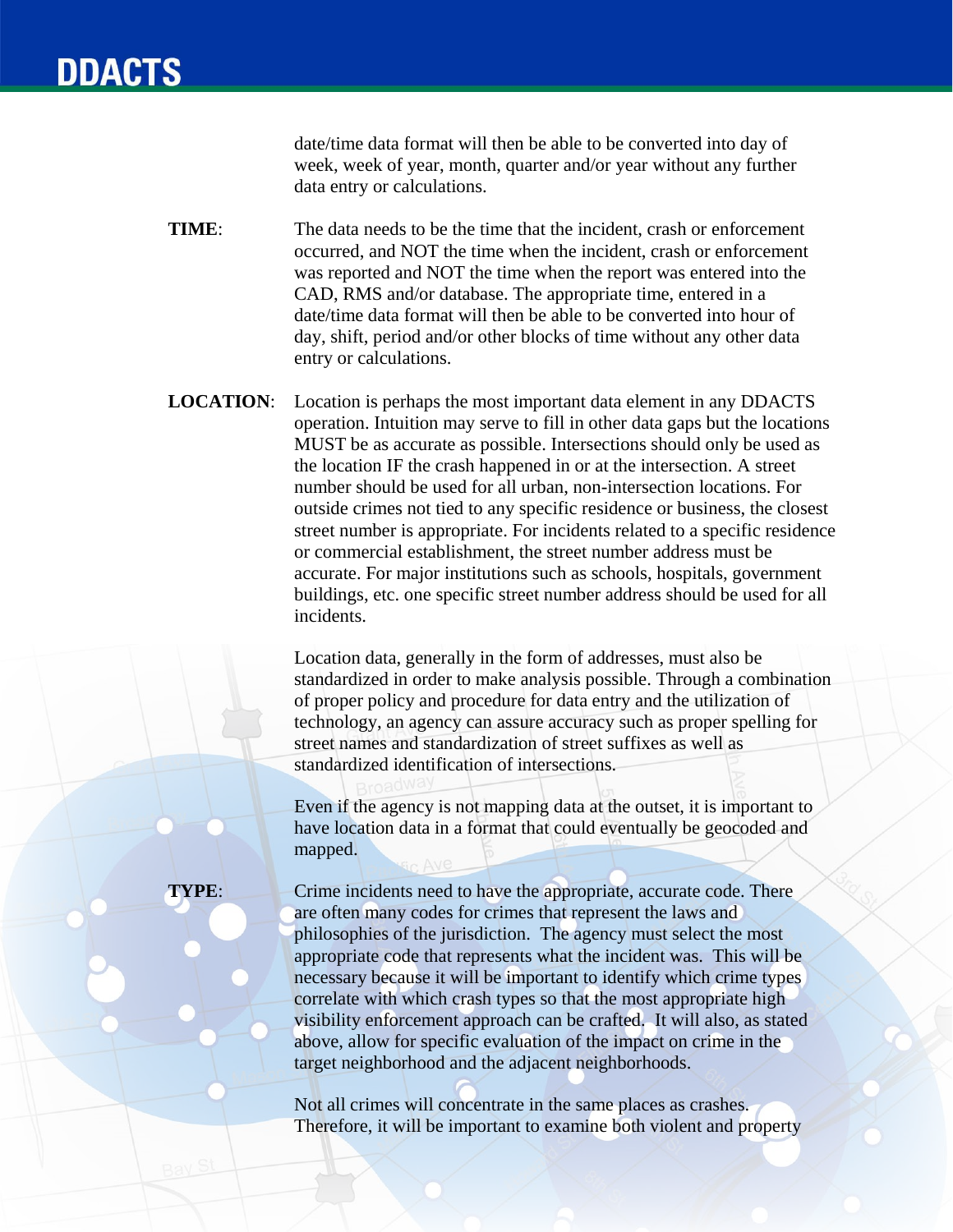crimes as well as incidents of disorder and quality of life to determine which correlates with crashes in a specific area. This will allow for specific, focused analysis on just those crimes that have some connection to the concentration of crashes and the development of focused operations in those locations.

If possible NIBRS codes can serve as crime and disorder type codes and would allow for standardization for comparison across sites. These codes should be used even if the agency is not doing NIBRS because they will serve as universal codes that will be recognized by other agencies if the data is shared.

There may need to be codes established for disorder or quality of life incidents that may have been given just general codes. Lack of a specific code makes analysis very difficult. Both CAD and RMS allow for specific codes to be given to any incident type.

#### **CRASHES:**

Most law enforcement agencies have at least a basic level of incident report automation in regard to crime and police activity reports. Even if officers are completing handwritten, hard copy reports, those are usually entered into some type of records management system as a means of documenting activity and/or producing reports to be used in court. That same level of report automation is not always applied to crash reports. In many cases, crash reports are handwritten and either filed away in traditional file cabinets or forwarded by mail to a state transportation agency. In many agencies, even if crime analysis takes place, very little analysis is done of crash incidents or traffic enforcement efforts.

Crash data should be easily integrated into the crime analysis infrastructure. In many ways crash data is similar to crime data in terms of geographic location and attribute descriptions. They are incidents with locations that have times, share descriptive characteristics, and are a product of their environment…that is they don't equally occur in every place.

Crashes also need to have specific type codes so that at the very least they can be separated into property damage crashes and personal injury crashes. From there, it is important to be able to differentiate among the severity of injuries. It is not enough to just differentiate between fatal injuries and all other. It is important to be able to know serious injuries (including fatal crashes) and all other injuries.

It is also important to be able to differentiate between crashes that occur on the roadway and "in traffic" as opposed to those that occur in parking lots or other locations that would not respond to traditional enforcement.

On and off ramps from limited access highways merit special attention and require an inspection to see if they are more related to activity in the neighborhood and not with the highway. Crashes closer to the neighborhood streets will likely be related to neighborhood issues where those closer to the highway will be related to issues on the highway. There may also be state and county law enforcement participation in DDACTS. Those agencies may focus on crashes on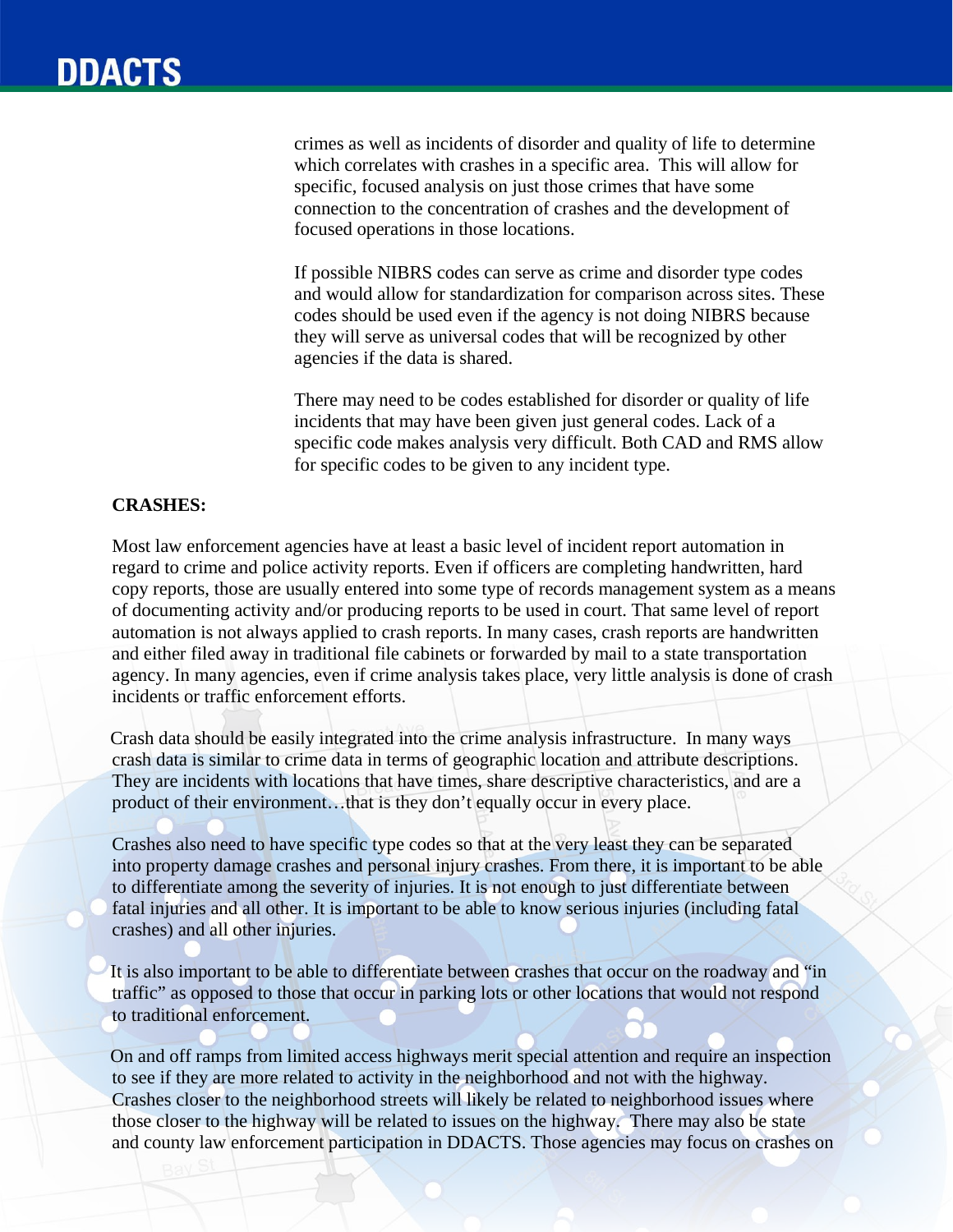## **DDACTS**

the highways and may also seek to impact drugs, weapons and other offenses through motor vehicle stops or other enforcement efforts.

Crash data should be located along the street segment where it occurred and not the closest intersection. Assigning the location to the closest intersection would impede accurate analysis because DDACTS is about high visibility in a neighborhood as a show of comprehensive coverage and not just at specific intersections. Assigning all crashes to intersections will inhibit statistical techniques for identifying the correct sites for analysis leading them to be limited in coverage area and not representative of where the crashes are occurring. It is recognized that many times crashes do occur at intersections and they should be geocoded as such.

There are also usually very different causal factors that contribute to crashes in intersections as opposed to crashes along the roadway. It is also very beneficial to categorize crashes by the crash factor that contributed to the crash, such as speeding, red light, stop sign, yield and other violations. These will give insights in behavioral aspects that can be examined for commonalities and will also guide enforcement.

#### **ENFORCEMENT:**

Enforcement is carried out in many different ways, with many different resulting data sets. Perhaps the best documented enforcement is arrests, which are routinely accompanied by a detailed arrest report. Traditional traffic enforcement, resulting in citations, also often produces a data trail that can be analyzed for types of violations as well as dates, times and locations of those violations and their relationships to crashes. Like crashes, however, citations are not always entered into a records management system. In many cases the citations and/or citation books may simply be forwarded to state transportation agencies.

Citation data can be extremely valuable in determining if traffic enforcement is having an impact on crash and crime reduction and can further assist in evaluating the impact of changes in enforcement efforts. The data also serves to document the time and location of enforcement efforts.

What can be more difficult to document through data analysis is enforcement efforts based upon high visibility police presence. Whether the presence is meant to impact crime or crashes or both, the activity may or may not be documented in the CAD or RMS. Especially if the goal is crime and/or crash prevention, the lack of an incident can result in no data unless there are policies and procedures in place to document officer-initiated activity.

Whether the enforcement is truly officer initiated or if it is carried out through assigned directed patrols, the enforcement can be recorded like any other call-for-service within a CAD system with date, time, location and type code. Not only will this process allow for documentation of the enforcement efforts, but analysis of the resulting data will also provide for much more specific time ranges for crime or disorder activity. If it is documented that there was a police presence at a specific location at 02:00 and it was "all clear" at that time, and criminal activity is found to have taken place at 04:00, it can be determined that the crime took place in that two hour block. If the police presence prevents crime and disorder from taking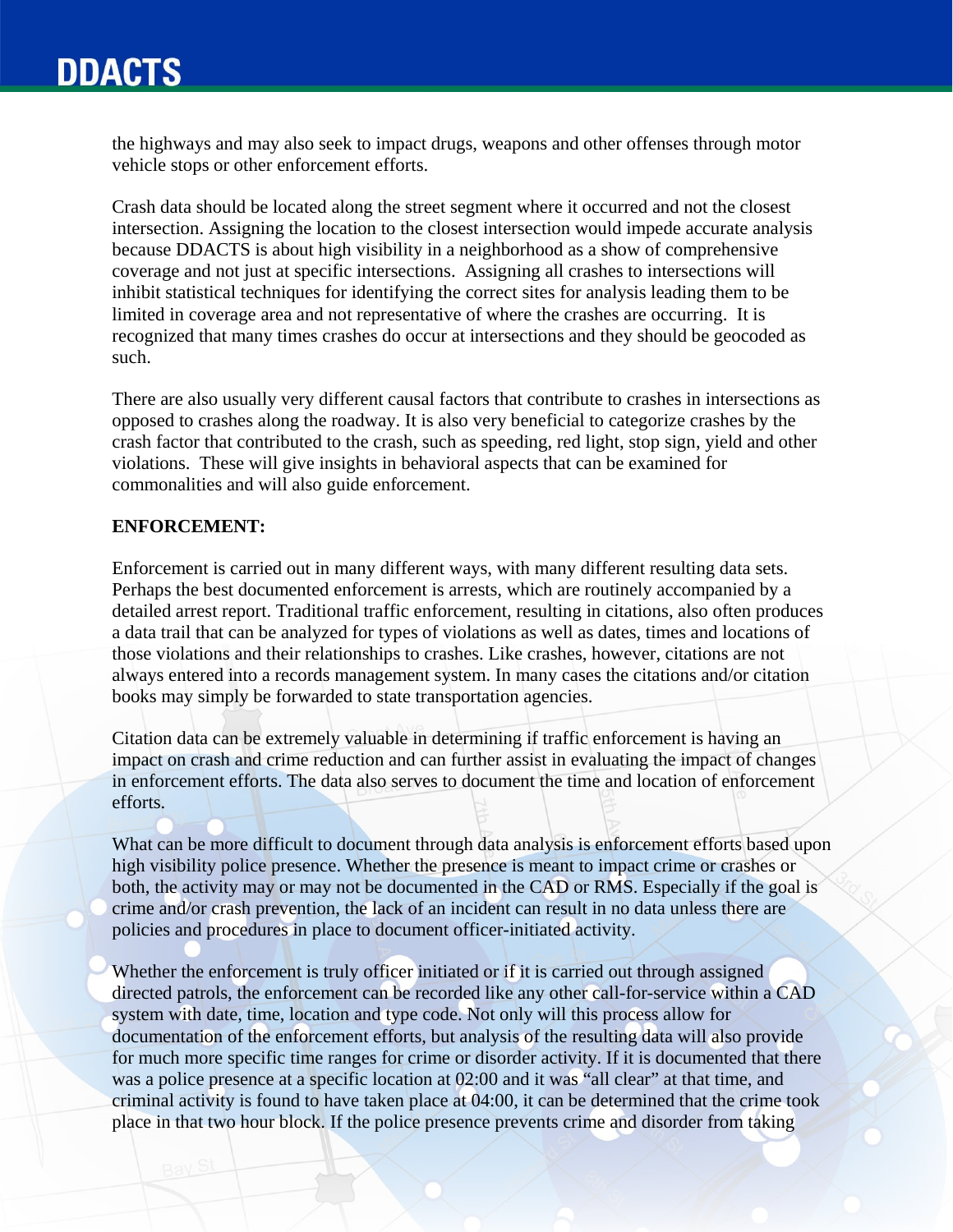## **DDACTS**

place at the known locations, and yet crime takes place at other locations, the information can be used to adjust operations and deploy resources with the goal of greater efficiency and impact.

As with crime and crashes, it is very important that the enforcement locations be real and accurate addresses and be specific to where the enforcement took place, as well as the location that the enforcement was meant to impact.

#### **Geographic Data**

At the heart of DDACTS is the recognition that within a jurisdiction, crime and crashes often occur within the specific area and could both be effectively and efficiently impacted through targeted, high visibility enforcement. Obviously, not every "high crime" location will also be plagued by "high crashes" nor will every high-crash location be a crime hotspot. For those reasons, among many others, Geographic Information Systems (GIS) are valuable tools for DDACTS related analysis and evaluation. GIS allows for visual, spatial analysis by mapping crime, crash and enforcement on a map and visually determining where the incidents overlap.

Mapping, as GIS, spatial analysis is called, requires accurate location data. Accurate street addresses, in data formats, can be "geocoded" or given latitude and longitude attributes so that they can be located on a map. Geocoding is only possible with accurate location data. The use of shortened location identifiers such as "Main & Center," misspelled street names or nearest cross roads will not respond to geocoding applications and will ultimately be left off of any map made with that data. Such data issues will ultimately compromise the effectiveness of operations. While the goal of accurate location data may seem overwhelming, there are many ways in which technology, combined with proper data entry procedures, can be utilized to ease the process.

Many law enforcement agencies utilize GIS applications such as ESRI's ArcGIS or MapInfo, or even free or low cost applications such as Google Earth, and such agencies usually recognize the necessity of accurate location data. However, even those agencies not currently utilizing any form of GIS will benefit from developing quality, location data habits.

#### **Key Aspects to DDACTS Analysis**

There are three aspects to data for implementing the DDACTS model. Without the maximization of all of three the identification of sites and the evaluation of performance will not be as effective as it can be.

**Accuracy** 

Timeliness

**Completeness**